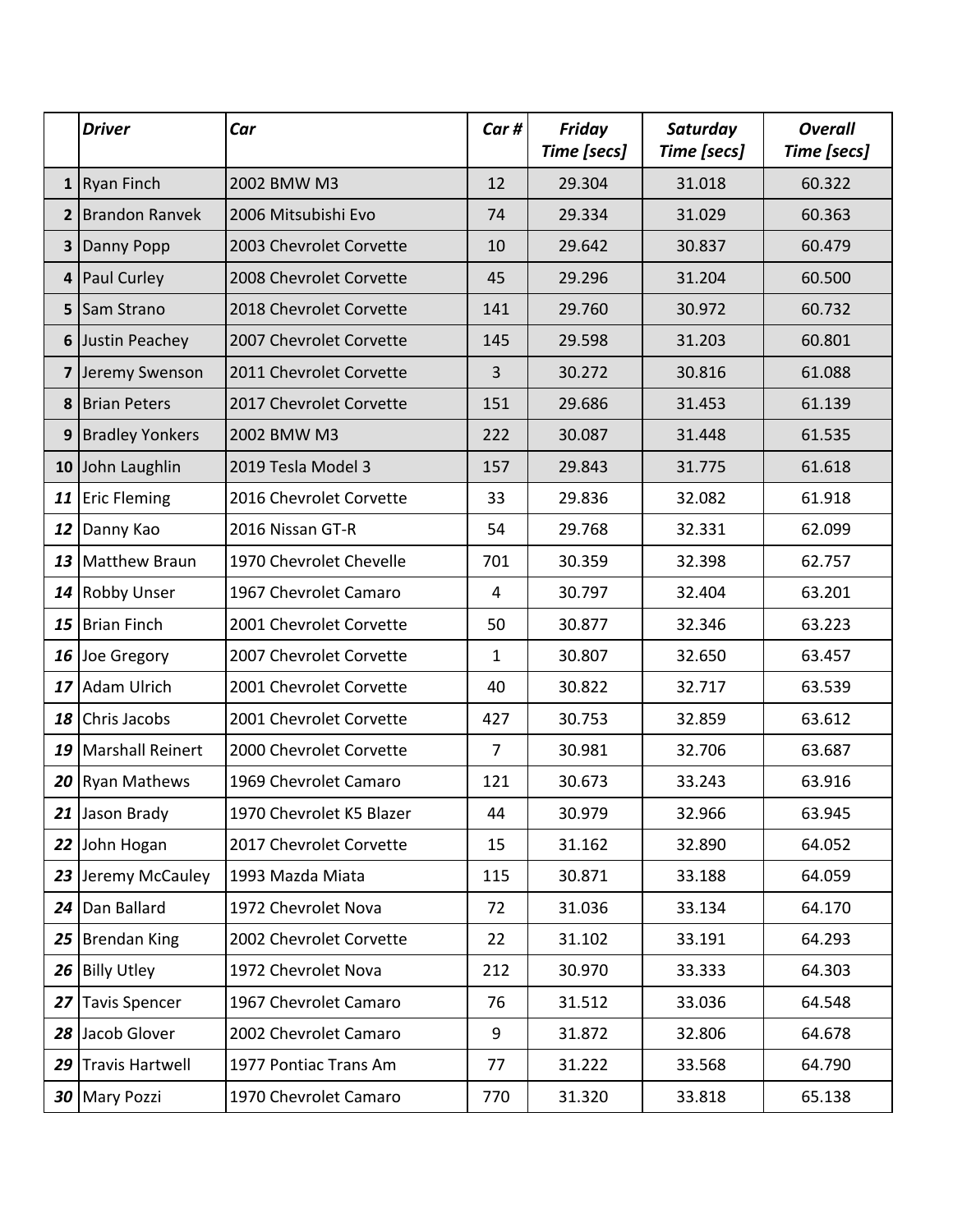| 31              | <b>Justin Nall</b>     | 1966 Chevrolet Chevelle                     | 66  | 31.885 | 33.385 | 65.270 |
|-----------------|------------------------|---------------------------------------------|-----|--------|--------|--------|
| 32 <sub>1</sub> | Ken Edwards            | 1966 Ford Mustang                           | 98  | 31.648 | 33.660 | 65.308 |
| 33              | Cory Carstensen        | 1988 Chevrolet Monte Carlo                  | 880 | 31.477 | 33.915 | 65.392 |
| 34              | Geoffrey Wolpert       | 1981 Chevrolet Camaro                       | 181 | 31.824 | 33.638 | 65.462 |
| 35              | <b>Tyler Hawkins</b>   | 2000 Pontiac Trans Am                       | 21  | 31.883 | 33.712 | 65.595 |
| 36 <sup>1</sup> | Jeff Cleary            | 1970 Chevrolet Nova                         | 8   | 31.770 | 33.829 | 65.599 |
| 37              | JB Granger             | 1966 Chevrolet Corvair                      | 696 | 31.624 | 34.168 | 65.792 |
| 38              |                        | Tony Grzelakowski   1970 Chevrolet Chevelle | 170 | 31.426 | 34.376 | 65.802 |
| 39              | Rob MacGregor          | 1968 Chevrolet C10                          | 5   | 31.403 | 34.410 | 65.813 |
| 40              | Ron Scott              | 1963 Chevrolet Corvette                     | 29  | 31.892 | 34.039 | 65.931 |
| 41              | <b>Rick Hoback</b>     | 1970 Subura custom                          | 660 | 31.595 | 34.363 | 65.958 |
| 42              | Mark Golovin           | 2001 Chevrolet Camaro                       | 700 | 31.919 | 34.127 | 66.046 |
| 43              | <b>Scott Knick</b>     | 2002 Chevrolet Corvette                     | 327 | 32.126 | 34.009 | 66.135 |
| 44              | Aaron Oberle           | 1965 Chevrolet Chevelle                     | 65  | 31.966 | 34.187 | 66.153 |
| 45              | Chris King             | 1971 Chevrolet Camaro                       | 34  | 31.765 | 34.432 | 66.197 |
| 46              | <b>Steve Eich</b>      | 2013 Chevy Camaro                           | 14  | 32.045 | 34.294 | 66.339 |
| 47              | Mike Goodman           | 1981 Chevrolet Camaro                       | 81  | 32.400 | 34.042 | 66.442 |
| 48              | Valerie Pichette       | 1972 Pontiac LeMans                         | 969 | 32.100 | 34.457 | 66.557 |
| 49              | John Lyons             | 1968 Buick Riviera                          | 500 | 31.942 | 34.640 | 66.582 |
| 50              | Mark Greenisen         | 1974 AMC Gremlin                            | 360 | 32.425 | 34.181 | 66.606 |
| 51              | <b>Mike Stewart</b>    | 1999 Pontiac Formula                        | 114 | 32.045 | 34.674 | 66.719 |
|                 | 52 Eric Hartman        | 1969 Chevrolet Camaro                       | 513 | 32.026 | 34.898 | 66.924 |
| 53              | <b>Gerald Gregory</b>  | 2017 Chevrolet Corvette                     | 69  | 32.066 | 34.985 | 67.051 |
| 54              | Tom Farrington         | 1966 Chevrolet Chevelle                     | 71  | 32.457 | 34.638 | 67.095 |
| 55              | <b>Ryan Harris</b>     | 1992 Chevrolet Camaro                       | 911 | 33.086 | 34.246 | 67.332 |
| 56              | Pat Duncan             | 1988 Chevrolet Carmaro                      | 166 | 32.501 | 34.858 | 67.359 |
| 57              | Al Noe                 | 2004 Chevrolet Corvette                     | 67  | 32.684 | 34.798 | 67.482 |
| 58              | Nick Weber             | 1960 Chevrolet Corvette                     | 60  | 32.258 | 35.531 | 67.789 |
| 59              | Mills Robinson         | 1967 Chevrolet Camaro                       | 85  | 33.056 | 34.902 | 67.958 |
| 60              | <b>Brent Pursifull</b> | 1971 Pontiac Firebird                       | 502 | 32.760 | 35.306 | 68.066 |
| 61              | <b>Tim Strange</b>     | 1968 Chevrolet Camaro                       | 13  | 33.278 | 34.984 | 68.262 |
| 62              | <b>Chuck Trimble</b>   | 1978 Chevrolet Malibu                       | 78  | 33.341 | 35.465 | 68.806 |
| 63              | Angela Payne           | 1987 Chevrolet Monte Carlo                  | 87  | 33.565 | 35.568 | 69.133 |